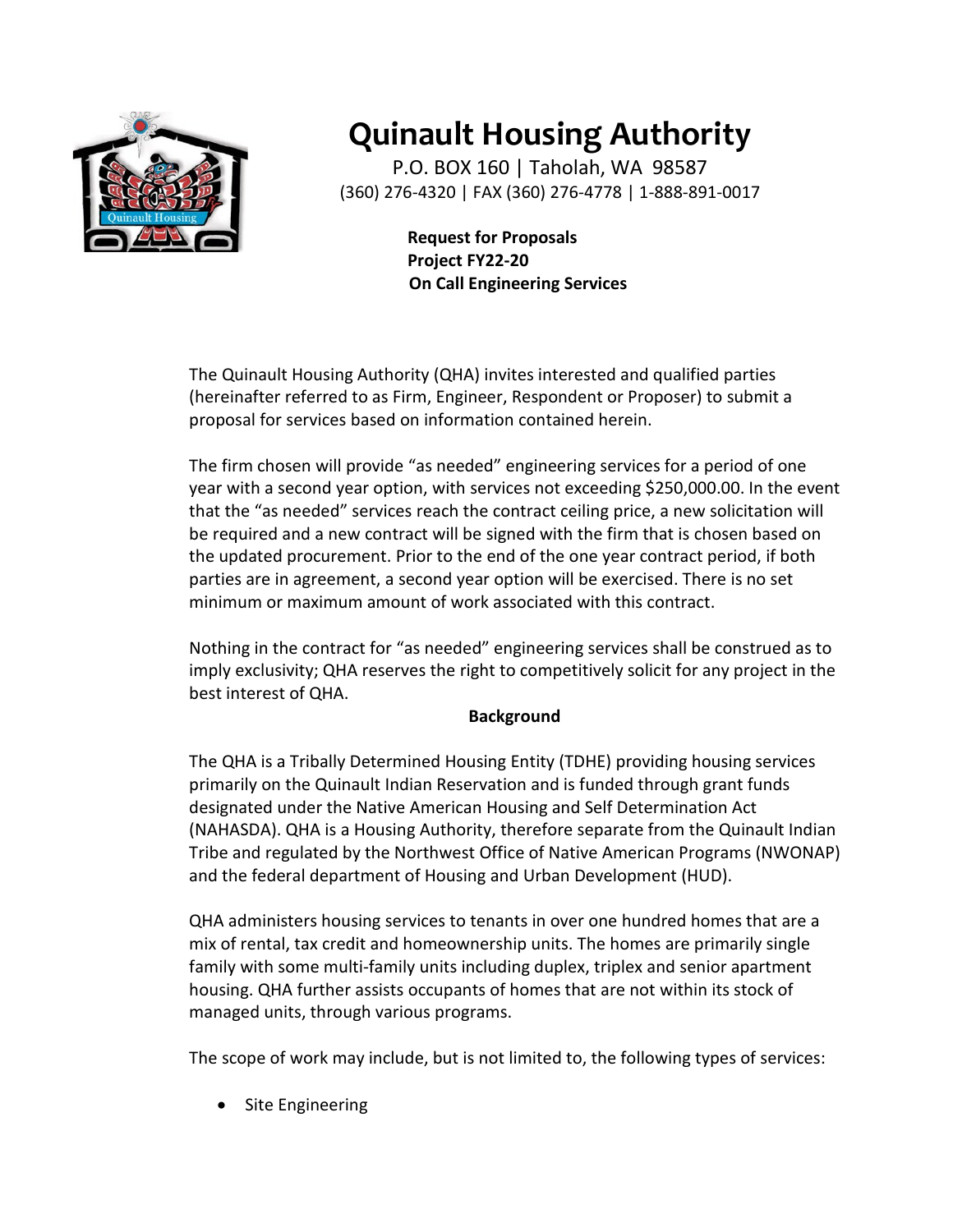- Foundation Inspections
- Building Use Assessments
- Sub-division Development
- Erosion Control
- Minor Structural Design
- Retaining Wall Bulkhead Design
- Small Water Systems Design
- Storm Water Management
- Project Management Services
- Property survey
- Plan reviews

Proposals shall be evaluated and contract awarded based upon the following criteria:

## **I. Experience of firm and ability to successfully perform the work. (45points)**

Provide statement of the firm's capacity to carry out projects within the scope of the contract. Include number of years in business, number of principals and associates that would be assigned to QHA projects. Provide any previous experience working with housing authorities performing "as needed" services. Include any pertinent information that the firm believes illustrates their experience that would be beneficial to the needs of QHA.

Proposals shall include a list of five (5) references, with contact information for the last five (5) jobs performed. The list shall be in chronological order. If five (5) jobs have not been performed provide an explanation stating as such.

### **II. Price (40 points)**

The firm shall provide per hour pricing for all of the following positions and any others that would be utilized to carry out work under the contract; Principal Engineer, Associate Engineer, Civil Engineering Technician, E.I.T., Geotechnical & Transportation Engineer, Engineering Assistant, CAD Operator, Senior CAD Operator, Construction Inspector and Business Manager. Include straight-time rates, overtime rates and any holiday & emergency rates that would apply.

Furthermore provide a price list of Reimbursable Cost items that may be provided as part of the contract.

Provide any cost that will be billed to QHA for travel, for in person meetings and on site visits to any part of the QHA's service area.

### **III. Indian Preference (15 points)**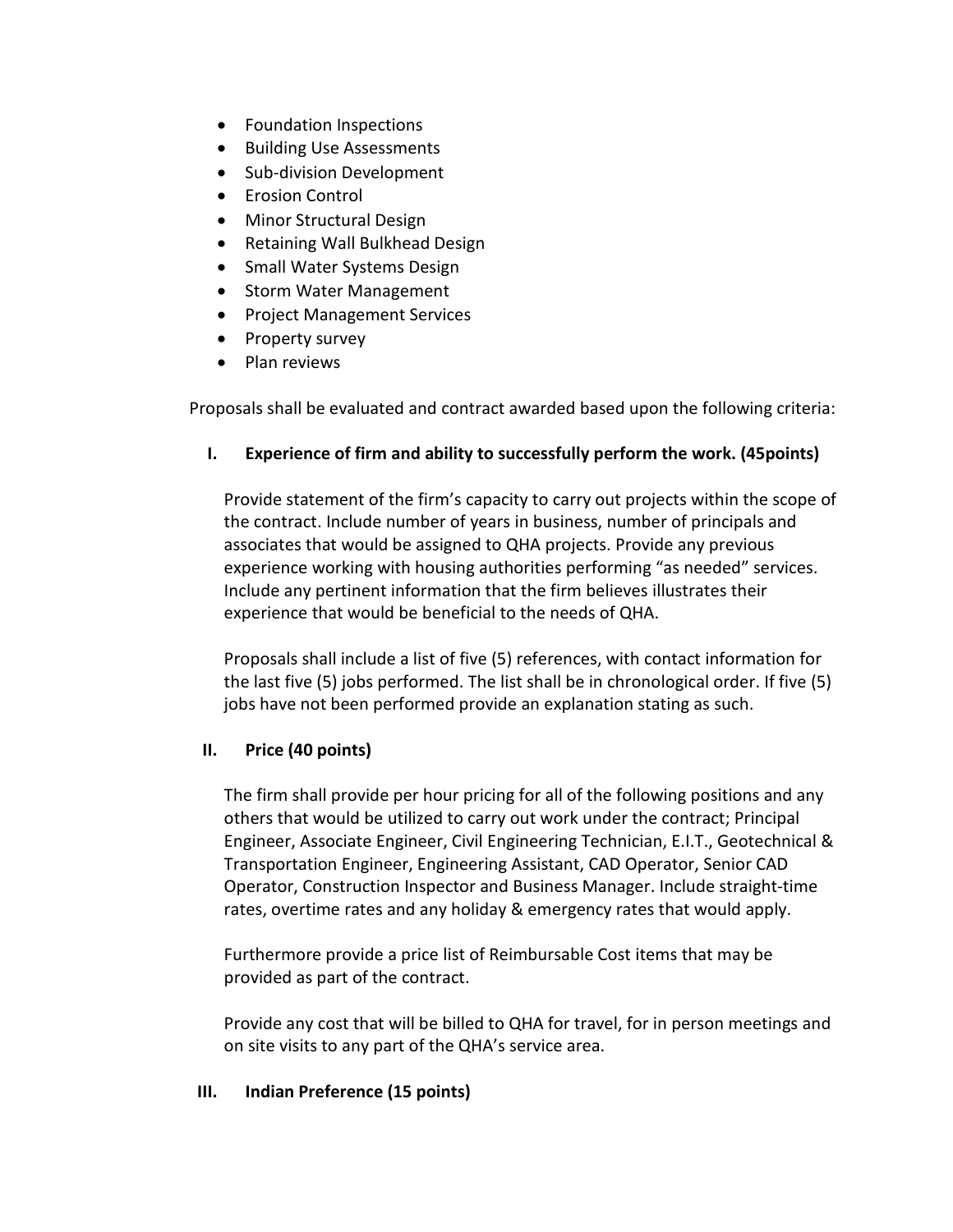The Quinault Indian Nation has enacted a TERO Ordinance governing Indian Preference.

To apply for Indian Preference: Submit a statement requesting Indian Preference along with the following; proof of eligible Indian ownership (51%); proof of Indian tribal membership; and proof of certification by the Quinault Indian Nation Tribal Employment Rights Office as a bona fide Indian owned firm.

#### **IV. Licensing and Insurance**

The firm shall be responsible for applicable licensing requirements, including a Quinault Indian Nation Business License, compliance with the TERO ordinance, applicable taxes (including the TERO tax) and all required insurance, including worker's compensation and general liability insurance, general liability insurance of not less than \$500,000.00 and automobile insurance of not less than \$50,000.00 per occurrence and \$100,000.00 aggregate. Any member of the firm working on QHA projects must hold current, applicable license/certification for their respective position.

#### **V. Intent and General Information**

QHA will have sole discretion as to which projects, if any, shall be assigned to the selected firm. QHA reserves the right to advertise via Request for Proposals, any projects it deems appropriate. The selected firm will be afforded the opportunity to submit proposals to any advertised RFP during the contract period.

#### **VI. Project Management**

The firm must complete all work in a professional manner and in accordance with accepted industry standards. The firm must report to the designated QHA official and keep QHA apprised of the status of work being done (i.e. anticipated completion date/time/and any delays).

#### **VII. Invoicing**

The firm shall provide itemized billing for hours billed for each project within 15 days of completion of work. All invoicing shall include at a minimum the following information;

- Job name
- Hours of work, number of each level of personnel assigned (including applicable hourly rates)
- All invoices are to be submitted to the Quinault Housing Authority via mail or email to: